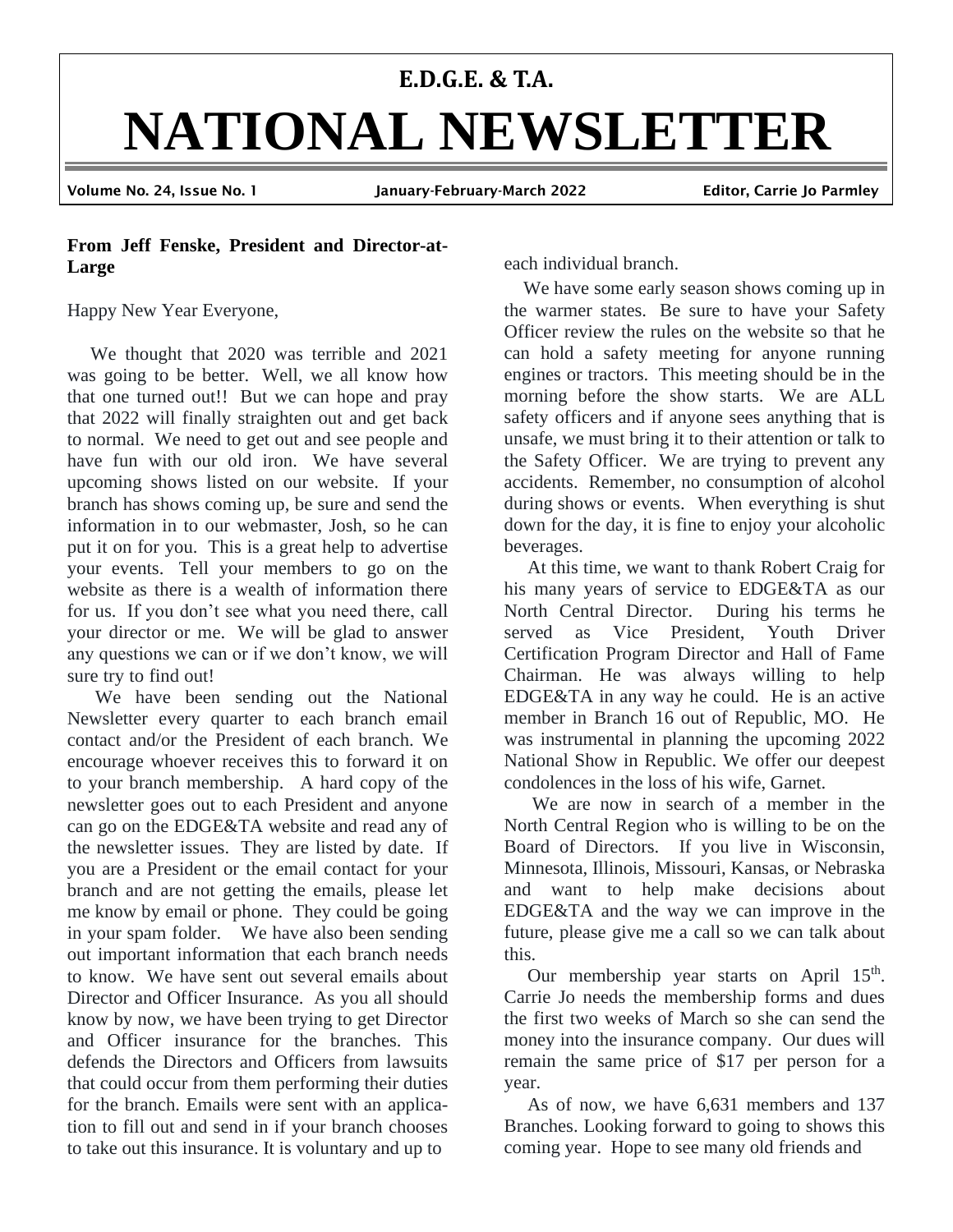make new ones at shows and events this year.

Remember: Stay Safe and Play Safe Jeff

# **Jeff Fenske, President and Director-at- Large**

**\*\*\*\*\*\*\*\*\*\*\*\*\*\*\*\*\*\*\*\*\*\*\*\*\*\*\*\*\*\*\*\*\*\*\*\***



# *2022 Dues are \$17 per member*

**\*\*\*\*\*\*\*\*\*\*\*\*\*\*\*\*\*\*\*\*\*\*\*\*\*\*\*\*\*\*\*\*\*\*\*\***

# **From John Roderick, SC Regional Director**

 When most people think about tractor clubs and the members involved, they think about men who have developed an interest in tractors through farming or being a descendant of a farmer. As club members, we know this is sometimes not the case. Many of us have an interest in antique iron simply because we are interested in the history and workings of the machines. Some of us have never done farm work for a living.

 While my father was a farmer for a short time, he spent the majority of his adult career as a mechanic. He worked on tractors for the farmers around our little town and I watched and helpedthus, building an interest in them that has continued with me as an adult but, I was not a farmer per say.

 I did work for some of the farmers in the area driving tractors, baling hay, and other tasks. But I have to look to others when I refer to "real" farmers. One of those is a man who I have admired for many years and for many reasons, Harvey Lynn Milton. He was born and raised and still lives in Bugtussle, Texas. (Believe it or not, that is a real place.)

 Mr. Milton's dad died in a World War II prison of war camp and his mother died shortly after, when he was only seven. At that time, his grandmother took him in to raise. She was a widow and depended on the farm for a living so he

learned early from his uncles how to farm. They were a strong, dedicated family and both the boys and girls in the family made their living farming.

 He and his uncles farmed the family land and land they had rented with horse drawn equipment. As with many families during that time, they moved from field to field with all the family members helping the others farm their crops. That was just the way it was.

 As he grew up, he was able to help his uncles buy family tractors and farming equipment. John Deere, it was always John Deere. They all shared and helped each other.

 Mr. Milton graduated from high school and joined the army. During that time, one of his aunts and her husband moved in with his grandmother to care for her.

 As soon as he was discharged, he returned to the farm and worked his way through college farming. With his degree in education, you would think he moved away from farming and the hard work involved. No. He continued to farm after school, on weekends and during the summer.

 One of the stories I heard shows just how strong the work ethics and dedication to the farm was in his family. As a high school teacher and principal, he also drove a bus. One day he was driving past a field where his uncle was plowing. He had a farming question and stopped the bus to ask. His uncle told him he was wasting valuable time and if he wanted to talk, he needed to get on and ride a round while he kept plowing. Mr. Milton did and then got off the tractor and continued his bus route. Dedication.

 As he continued his career in education and was promoted to Superintendent, he also continued to farm. Over the years, he bought, leased, and rented land as he built his "fleet" of John Deere tractors and equipment as well as the acreage involved in his farm. After 54 years in education, he retired to the farm and continues to farm to this day. His last tractor purchased was two years ago: an air-conditioned John Deere. He is now 89 years old and still will get on the tractor to just ride around the pasture to check his cows. Men like this are true farmers and tractor lovers and are what our great farming nation is made of.

 "We wish everyone a Merry Christmas and a Happy and safe New Year!"

# **John Roderick, SC Regional Director**